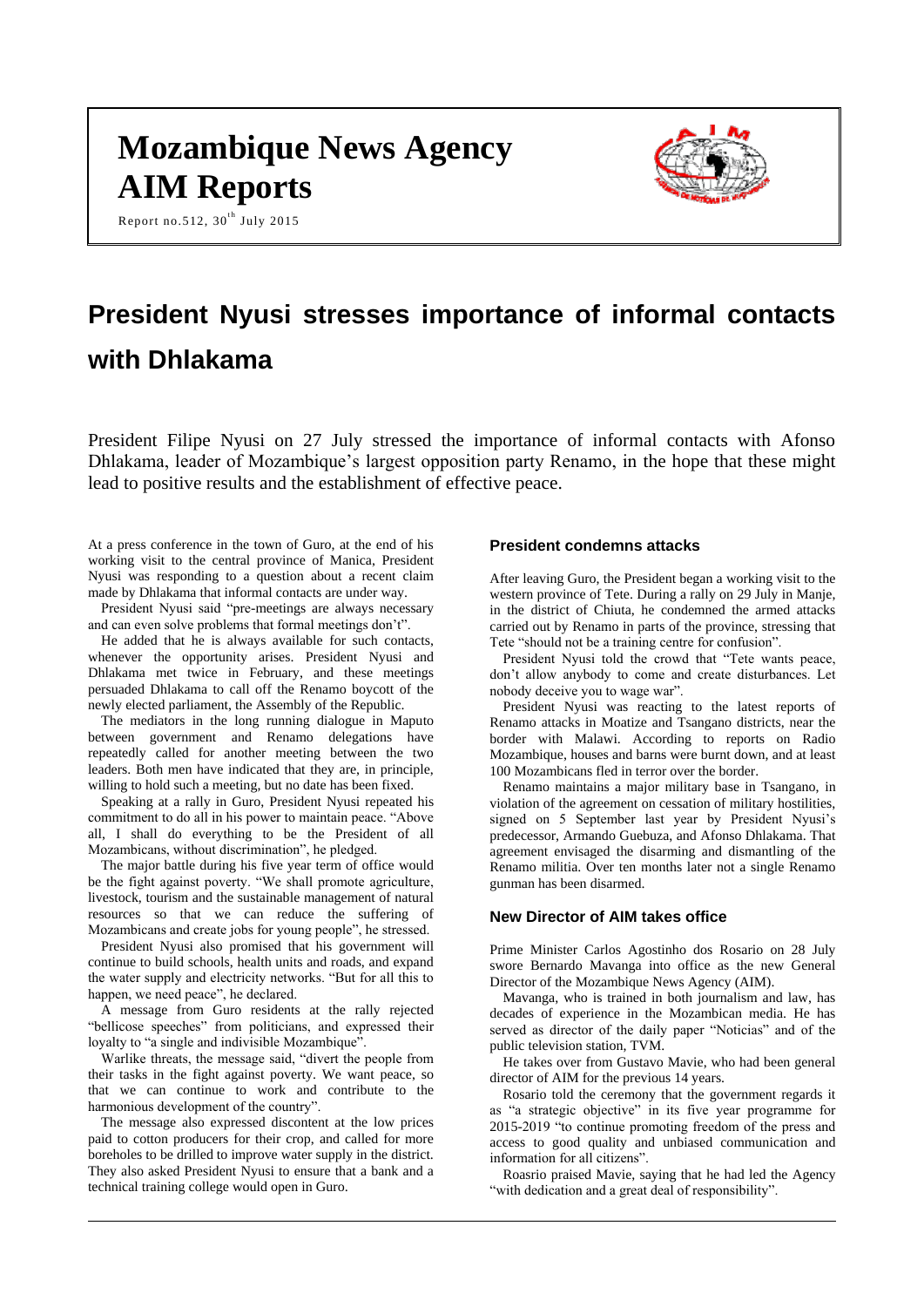## **Debt under control**

Mozambique's public debt is "tight", but under control, the spokesperson for the Bank of Mozambique, Waldemar de Sousa, told reporters on 28 July.

Sousa reacted to the recent downgrade in Mozambique's credit rating, by the ratings agency Standard and Poor's. The agency downgraded Mozambique from B to B-, explicitly because of the announcement by the Minister of Economy and Finance, Adriano Maleiane, that the government intends to renegotiate the US\$850 million loan taken on the Eurobond market by the Mozambican Tuna Company (EMATUM) in 2013, and guaranteed by the government.

Sousa stressed that the government is not in arrears with its creditors. In the first quarter of this year, he added, the Mozambican state spent US\$32.3 million in servicing debts.

While Standard and Poor's saw the attempt to renegotiate the EMATUM debt as a sign of risk, Sousa thought it was perfectly normal.

As for the recent depreciation of the Mozambican currency, the metical, against the dollar, Sousa pointed out that the strengthening of the dollar is a global trend, affecting many currencies. But that was far from the only factor – Sousa accepted that the deficit on Mozambique's balance of payments also weakened the metical.

Sousa pointed out that in 2014 the deficit on the current account (excluding the foreign investment mega-projects) increased by eight per cent. The deficit continued to increase sharply in the first quarter of 2015, partly because there were no capital gains tax windfalls, and partly because of the irregular disbursement of foreign aid. Thus from January to March, Mozambique only received US\$47.5 million in aid, compared with US\$110.9 million in the same period of 2014.

In the space of a year, the metical depreciated by about 27 per cent against the dollar, reaching an exchange rate of around 38 to the dollar in late June. Sousa pointed out that there has been a slight recovery in July, and the year on year depreciation now stands at 25 per cent.

The central bank has limited room for manoeuvre. It can dip into the country's international reserves and inject dollars into the Inter-Bank Exchange Market – but Sousa made it clear that the Bank of Mozambique does not wish to preside over serious erosion of the country's reserves.

Currently the reserves stand at US\$2.6 billion– enough to cover four months' imports of goods and non-factor services.

As for commodity prices, almost all of those with a major impact on the Mozambican economy have declined over the past year. Thus the world market price of Mozambique's largest export, aluminium, fell by 10.6 per cent, according to the Bank's figures.

Other major Mozambican exports suffering a sharp drop were natural gas (36.4 per cent), sugar (26.4 per cent), cotton (16.7 per cent), and thermal coal (10.2 per cent).

On the other hand, Mozambique benefits from the fall in price of some key imports, notably liquid fuels. The benchmark Brent crude suffered a price collapse of 43.8 per cent over the past year. As a result, Mozambique's fuel bill for the first quarter of 2015 was 42.9 per cent lower than in the same period of 2014. Most of the rice Mozambique consumes is still imported, and the international price of rice tumbled by 35.3 per cent.

Inflation remains low and under control, Sousa said. Indeed, in April, May and June prices fell, as measured by the consumer price indices for the three major cities (Maputo, Nampula and Beira). Inflation in the first six months of the years was only 1.36 per cent.

### **Credit information bill passed**

The Mozambican parliament, the Assembly of the Republic, on 29 July passed the final reading of a bill allowing for the creation of privately managed credit information registers.

The only credit register currently in existence is run by the Bank of Mozambique, which allows the commercial banks to assess risks when they grant loans to their clients.

Introducing the bill on 28 July, the Minister of Economy and Finance, Adriano Maleiane, said that only the commercial banks enjoy access to the current register. Microfinance operators and any other institutions which offer goods or services on credit have no means of obtaining information about their clients.

A privately managed credit register, Maleiane said, would fill the gap. It would "record information about people who need to make purchases on credit", and about whom the suppliers cannot obtain information from the central bank.

Since it would be much more wide-ranging than the current register, the information would also be of use to the Commercial banks. Maleiane stated "it will allow greater control of risk in granting credit, and consequently could contribute to reducing interest rates" charged by the banks.

People interested in acquiring goods and services on credit would apply to join the register. The register could only include those who authorise their names to appear, and they would be able to access any information about them at no cost, and demand correction of any mistakes.

The bill passed by 140 votes in favour with 56 abstentions. Deputies of the ruling Frelimo Party and the Mozambique Democratic Movement (MDM) voted in favour, while the parliamentary group of the largest opposition party Renamo abstained, on the grounds that the government had not clarified how the new register would operate.

### **Farmers demand action against pollution**

Farmers in the central province of Manica on 26 July asked the government to take measures against the illegal mining which is polluting the rivers in the region.

The polluted water reaches irrigated fields, the farmers say. It is carrying sludge containing heavy metals, which damages the pumps and poisons the crops. One of the substances used by illegal gold miners is mercury, which is highly toxic.

The farmers called for action against the illegal miners at a meeting with President Filipe Nyusi, in Sussundenga district, on the third day of his working visit to Manica.

The pollution is affecting not only agriculture, but also inland fisheries and the supply of drinking water.

In response, President Nyusi instructed the provincial government, through its directorates of agriculture and mineral resources, and the immigration authorities (since many of the miners are foreigners) to investigate and study possible solutions.

"We don't have much time", said the President. "We have to find solutions to this problem".

During the meeting, the farmers also presented other problems hindering their activities, including difficulties in financing agriculture (which they blamed on the lack of a bank specialising in this area), the low prices for their crops, and the poor state of the access roads to agriculturally productive areas,

Despite these difficulties, the farmers pledged that food security in the province is guaranteed, and that they will continue to work to ensure that there is no hunger in Manica.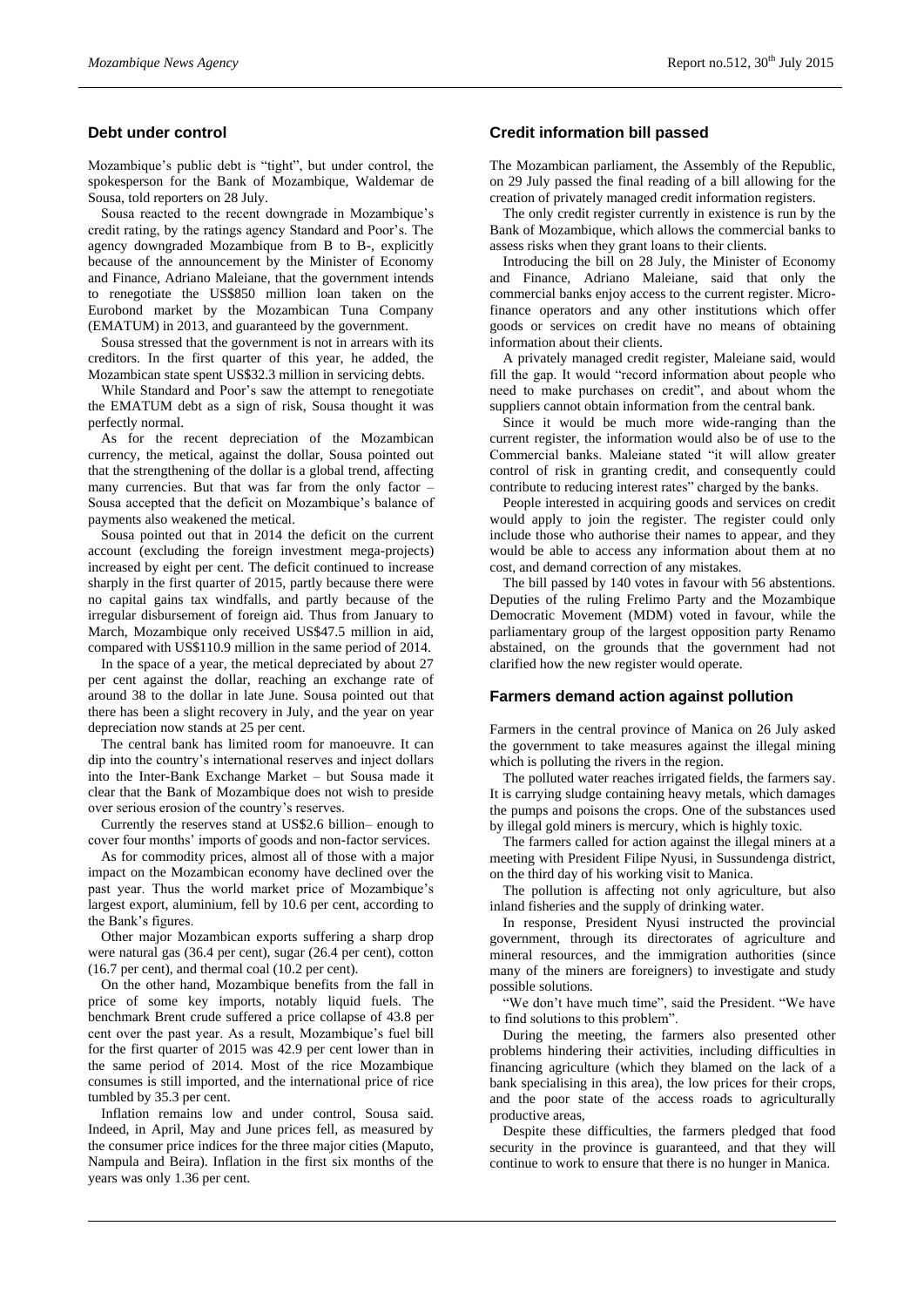## **US\$540 million lost to illegal wood exports**

In the decade between 2003 and 2013 Mozambique lost over US\$540 million through the illegal export of wood to China, according to a study by researchers at Maputo's Eduardo Mondlane University.

"Mozambique has been losing large suns since 2004, since the amount of illegal timber exported to China is 5.7 times greater than the amount officially declared by the National Directorate of Land and Forests", the report accuses.

The report was produced as part of the project "Forestry Governance in Mozambique: the Urgency of the Moment", an initiative of the World Wide Fund for Nature (WWF), with the support of the Swedish Embassy in Maputo.

Over 90 per cent of Mozambique's timber exports go to China, and most of them are undeclared. This can be deduced by comparing the official statistics from the two countries. The differences are enormous. Thus in 2013, the last year covered by the report, the Mozambican statistics show that 54,000 cubic metres of logs were exported to China. The Chinese statistics show that 346,000 cubic metres of logs were imported from Mozambique – a difference of 292,000 cubic metres.

The truly massive discrepancies date from 2007. Using the average export prices for logs, the study calculates that the total loss over the decade was US\$540.2 million.

Exporting timber illegally is a profitable business. The study calculates that the legal exports bring in profits of US\$530 per container. But the illegal trade increases the profits more than fourfold, to US\$2,430 per container, even after paying bribes to forest wardens and customs staff.

The study recommends changing the legislation in order to reduce the number of logging licences issued, and even imposing a moratorium on logging licences "in order to reorganise the sector in order to ensure greater transparency and credibility".

Logging and the transport of timber by night should be banned, the study urges, and forest wardens should be provided with appropriate equipment and adequately trained to detect, prevent and repress illegal activities.

The study calls for improving the quality of licences and timber transport guides, by including security features that would be difficult to forge.

# **President Nyusi inaugurates highway**

President Filipe Nyusi has inaugurated a new road between the provincial capital, Chimoio, and Espungabera, capital of Mossurize district, on the border with Zimbabwe.

The road is 230 kilometres long, and construction cost 6.45 billion meticais (US\$170 million), provided by the Mozambican and Portuguese governments. The work, undertaken by the Portuguese building company Mota Engil began in September 2011, and involved 800 workers, most of them recruited locally.

According to the contractor, two new bridges were built, and streets in towns along the route were tarred.

Prior to this road, the quickest way to reach Espungabera from Chimoio, particularly during the rainy season, was via Zimbabwe. Even in the dry season, the journey between Chimoio and Espungabera on the Mozambican roads used to take between six and eight hours – the new road cuts the time to two and a half hours.

The new paved road does not only end Espungabera's isolation from the rest of the country, but it should also stimulate the development of the other small towns it passes through, such as Sussundenga and Dombe.

## **Economy on target to meet government goals**

Judging from its performance in the first quarter of the year, the Mozambican economy is set to meet the targets laid down by the government in the Economic and Social Plan for 2015, according to Prime Minister Carlos Agostinho do Rosario.

Speaking on 22 July at a question and answer session in the Mozambican parliament, the Assembly of the Republic, Rosario said the preliminary figures indicated annual GDP growth of six per cent in the first quarter of this year "which opens good prospects for meeting the target of 7.5 per cent growth for 2015".

By June, the average 12 monthly inflation rate was 2.4 per cent, he added, well below the target of an average inflation rate of 5.1 per cent in the government's plans.

Despite the fall in the world market prices of several of Mozambique's key exports, export revenue in the first quarter of the year reached US\$823 million.

Rosario noted that the strengthening of the dollar had led to the depreciation of several African currencies, including the Mozambican metical. But he was optimistic that a continued rise in exports and attraction of more foreign investment would lead "to the stabilisation of the exchange rate in the long term".

The government had been able to hire new staff in the first half of the year, including 8,273 new teachers and 1,963 health workers. 387 new classrooms had been built, and 71,975 school desks had been distributed. Based on solar panels, five towns, 92 schools and 46 health centres had been electrified.

In response to a question about the government's land policy from the main opposition party, Renamo, the Prime Minister declared that access to land was one of the main gains of Mozambican independence. A fundamental principle of the Mozambican constitution was that all land is state property, but citizens are granted the right to use land, through titles known as DUATs.

"Land policy in our country advocates the rights of the population and of investors to use land, while safeguarding the sustainable use of land and other natural resources", Rosario said. "This Land Policy is a strong instrument intended to protect the interests of Mozambican peasant farmers, but without prejudicing access to land by private companies".

The government's policy, he added, was to combine formal legislation with customary rules on land tenure and management. He believed this "brings advantages which guarantee the defence of the interests of rural communities, prevents conflicts and favours the development of partnerships between communities and private investors".

Agriculture Minister Jose Pacheco denied the frequent claim that Pro-Savana, a triangular agricultural development programme between Mozambique, Brazil and Japan, is a land grab, depriving peasant farmers of their land in the north of the country. Its real purpose, he said, was to improve farmers' yields and boost food security.

"Our main ally is the small and medium farmer", Pacheco declared, "who will gradually evolve away from subsistence agriculture to intensive, market-oriented agriculture. Pro-Savana does not, and never will, directly manage any land. Instead we shall develop the capacity of managers and producers for the defence of peasant and local community land tenure".

This is a condensed version of the AIM daily news service – for details contact [pfauvet@live.com](mailto:pfauvet@live.com)

\_\_\_\_\_\_\_\_\_\_\_\_\_\_\_\_\_\_\_\_\_\_\_\_\_\_\_\_\_\_\_\_\_\_\_\_\_\_\_\_\_\_\_\_